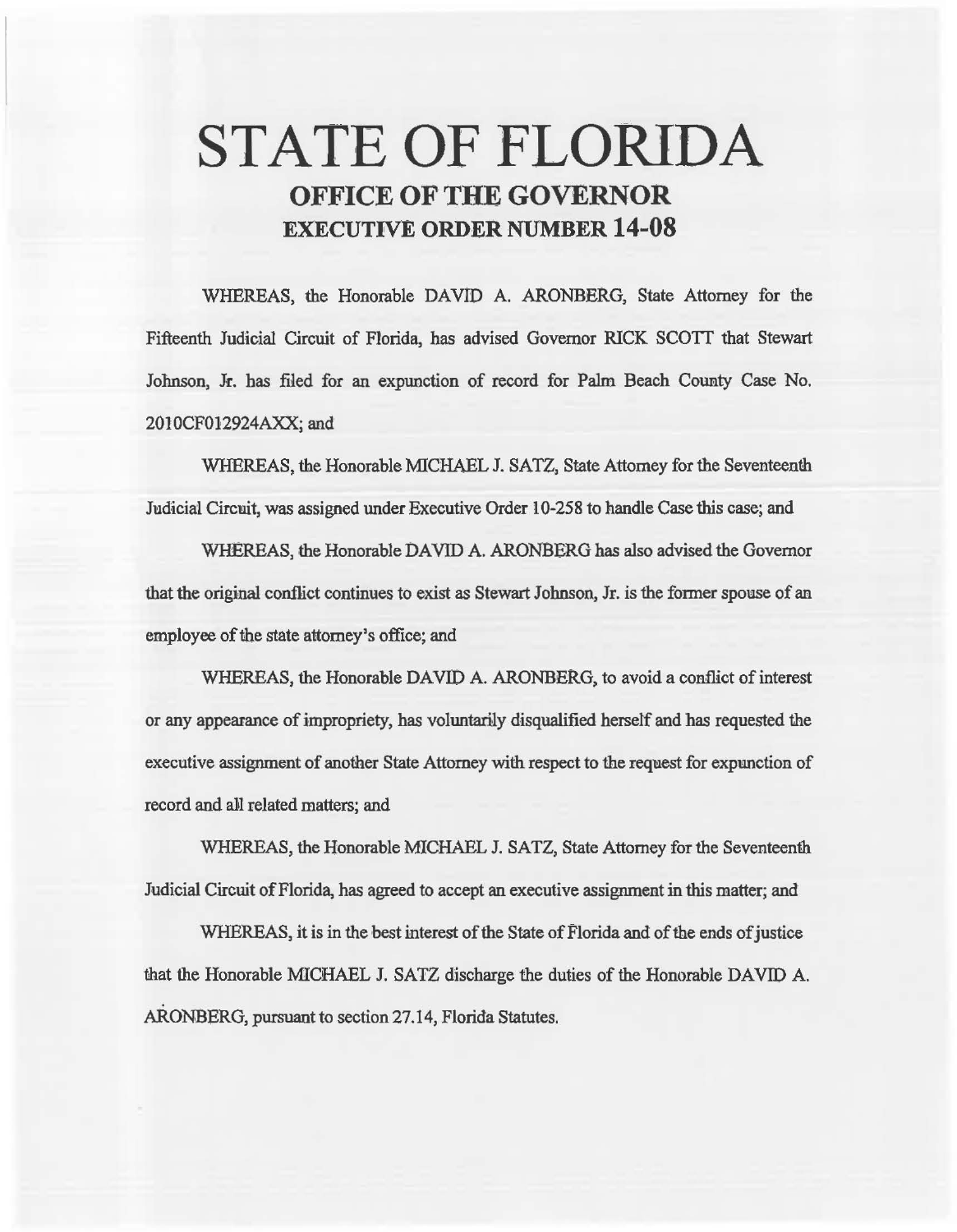NOW, THEREFORE, I, RICK SCOIT, Governor of Florida, in obedience to my solemn constitutional duty to "take care that the laws be faithfully executed," and pursuant to the Constitution and laws of the State of Florida, issue the following Executive Order, effective immediately:

### Section 1.

The Honorable MICHAEL J. SATZ, State Attorney for the Seventeenth Judicial Circuit of Florida, referred to as the "Assigned State Attorney," is assigned to discharge the duties of the Honorable DAVID A. ARONBERG, State Attorney for the Fifteenth Judicial Circuit of Florida, as they relate to the request for expunction of record and all matters related to Stewart Johnson, Jr.

# Section 2.

The Assigned State Attorney or one or more Assistant State Attorneys and Investigators, who have been designated by the Assigned State Attorney, shall proceed immediately to the Fifteenth Judicial Circuit of Florida, and are vested with the authority to . perform the duties prescribed herein.

#### Section 3.

All residents of the Fifteenth Judicial Circuit are requested, and aU public officials are directed, to cooperate and render whatever assistance is necessary to the Assigned State Attorney, so that justice may be served.

## Section 4.

The period of this Executive Assignment shali be for one (1) year, to and including January 9, 2015.